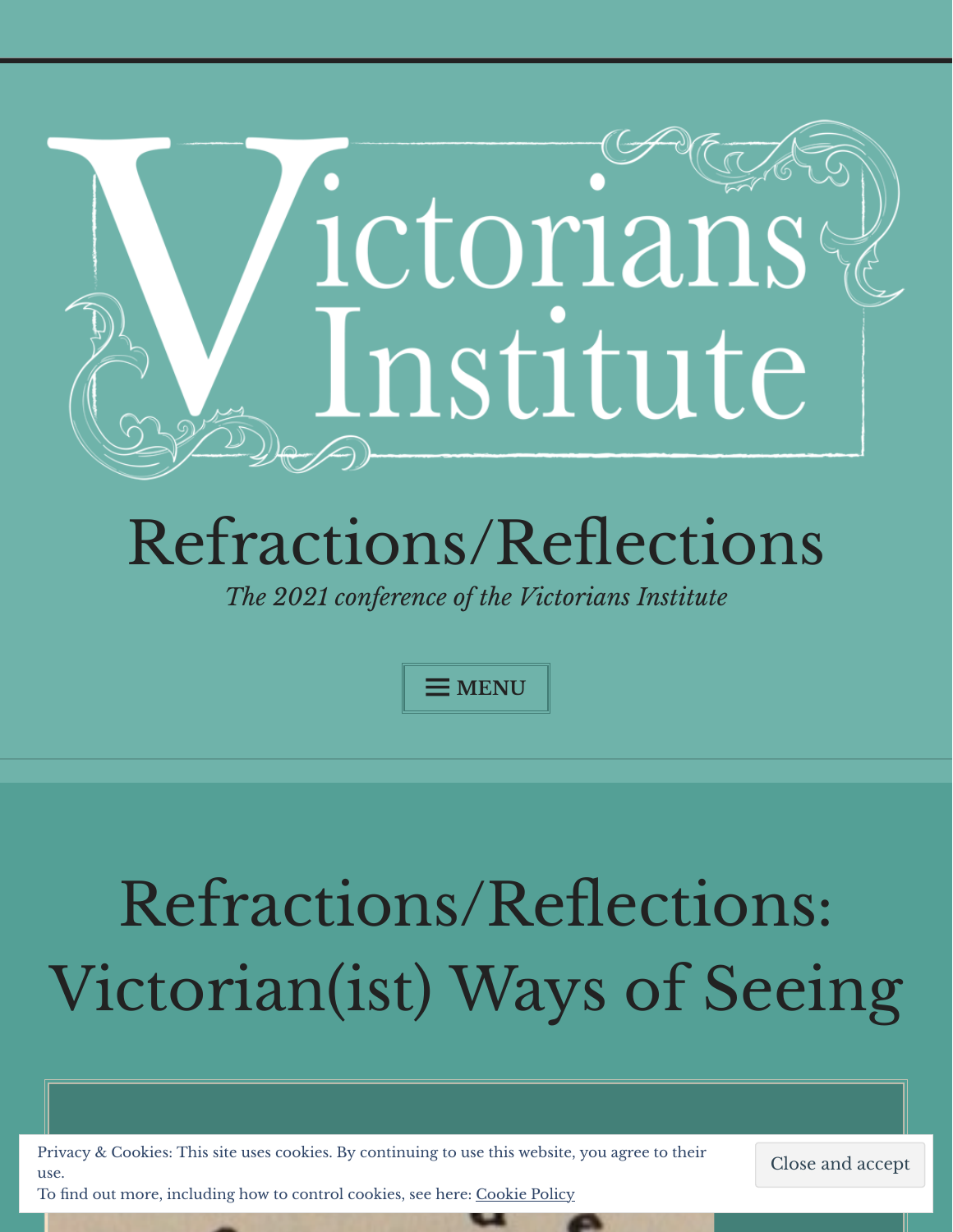

## Hindsight *was* 20/20…but now it' s 20/21!

### **Victorians Institute Conference**

**Charlotte, NC**

**October 22-23, 2021**

In *The Stones of Venice* (1851-1853), John Ruskin writes, "The greatest thing a human soul ever does in this world is to see something and tell what it saw in a

 $\rho$  planned can talk for  $\rho$  and  $\rho$  can take the canonical for one who can think for one who can thousands  $\rho$  can thousands  $\rho$ Privacy & Cookies: This site uses cookies. By continuing to use this website, you agree to their use.

To find out more, including how to control cookies, see here: <u>[Cookie](https://automattic.com/cookies/) Policy</u> and religion, prophecy and religion, prophecy and religion, and religion, and religion, and religion, and religion, and religion, and religion,

Close and accept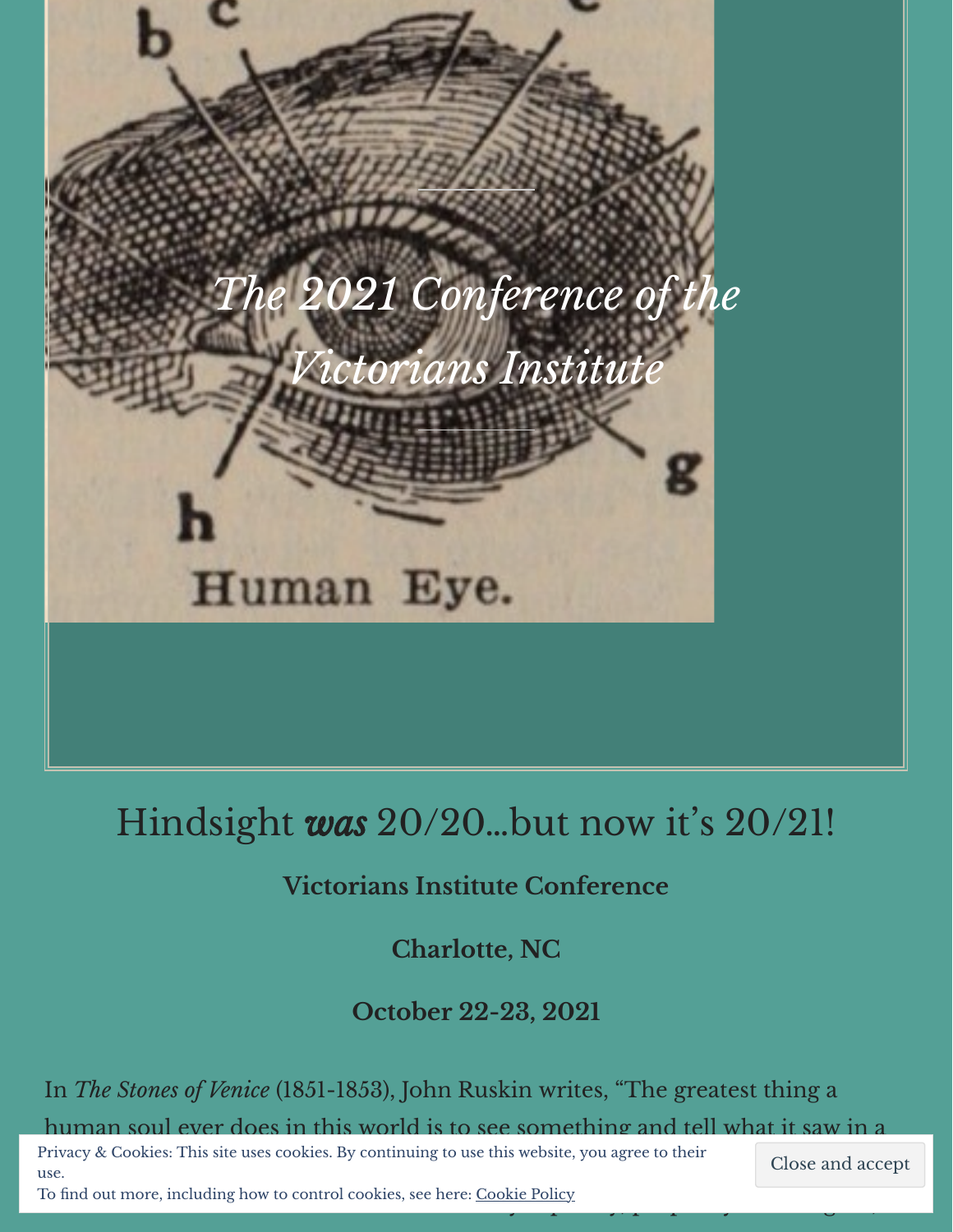all in one." Ruskin pushed his contemporaries to see the world for themselves plainly. George Eliot echoes this idea in *Adam Bede* (1859), writing "all truth and beauty are to be attained by a humble and faithful study of [human] nature, and not by substituting vague forms, bred by imagination on the mists of feeling, in place of definite, substantial reality." In contrast, other writers of the period reveled in creating imaginative, sensational, or fantastical worlds that moved beyond the boundaries of the seen and known. This conference seeks essays that explore how Victorians saw their world, how they depicted what they saw, and the ways that modern scholars, in turn, see the Victorians. Papers or panels on poetry, prose, nonfiction, biography, digital humanities, or visual art are welcome, as are presentations on the pedagogy & ethics of teaching Victorian literature during or not during a global pandemic.

Topics may include, but are not limited to:

- Emotional, Intellectual, Aesthetic Insight
- Visual Print Culture, Advertising, Ephemera
- Visual Technology: Magic Lanterns, the Diorama, Binoculars, the Stereoscope
- Optical Illusions/Literary Allusions
- Observation & the (Scientific) Eye: Telescopes, Microscopes, Mirrors, Glasses
- Victorian Photography/Illustration
- The Imagination/The Mind's Eye  $\bullet$
- Seeing Ghosts & Gothic Ways of Seeing  $\bullet$
- Seeing Disease/Illness/(Dis)ability  $\bullet$
- The Spectacle/Spectacular  $\bullet$
- The Great Exhibition
- Shadows/Secrets/Surveillance
- Mesmerists & Spiritualists

Privacy & Cookies: This site uses cookies. By continuing to use this website, you agree to their use.

Close and accept

To find out more, including how to control cookies, see here: <u>[Cookie](https://automattic.com/cookies/) Policy</u>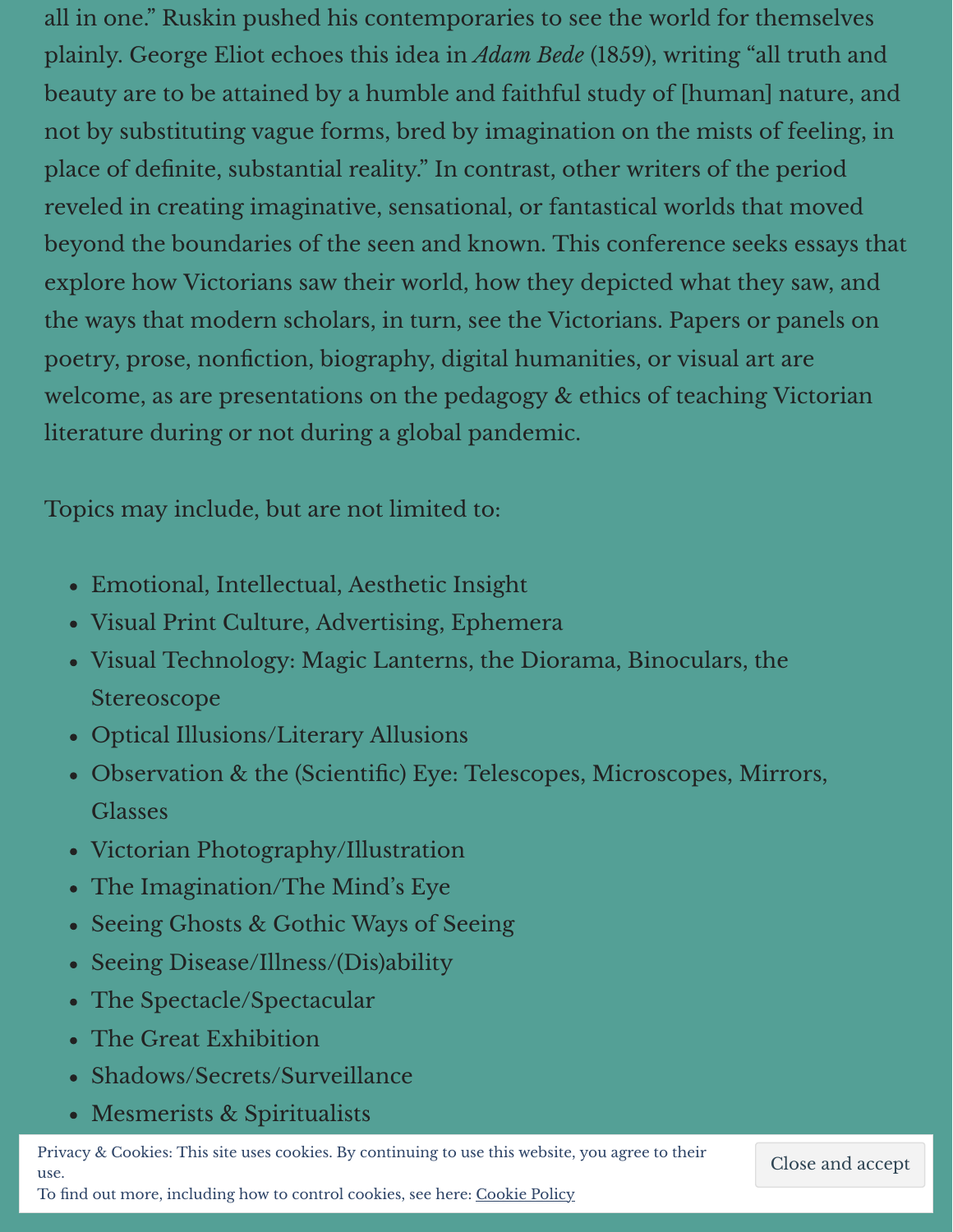- The Visible/Invisible
- Detectives/Detection, Criminals/Crime
- Memoir/Memory/Retrospection
- Fantasy & Reality
- Travel & Travelogues
- Pornography/Iconography
- Food & its Presentation: the Home & the Restaurant
- Self-Perception/Self-Construction
- Victorian Landscapes & the Natural World
- Art/Art Criticism/The Art Gallery
- Medieval Revival & Revisions
- Erasure & Censorship
- Literal/Figurative Blindness  $\bullet$
- Objects/Objectification/the Other
- Neo-Victorian/Modern Perceptions
- Pedagogy: Victorians in the Age of #metoo
- Pedagogy: Victorians in the Age of Covid

#### **Confirmed Keynote Speaker**: Dr. [Amy](https://www.stjohns.edu/academics/faculty/amy-king) M. King, St. John's University

VI offers limited travel subventions for graduate students whose institutions provide limited or no support. If you would like to be considered, please send a brief letter to [thevictoriansinstitute@gmail.com](mailto:thevictoriansinstitute@gmail.com) explaining your request and what travel support you currently receive. **The deadline for travel applications is October 1st.**

Find general info about the Victorians Institute and the *Victorians Institute Journal* at <http://victoriansinstitute.org/>